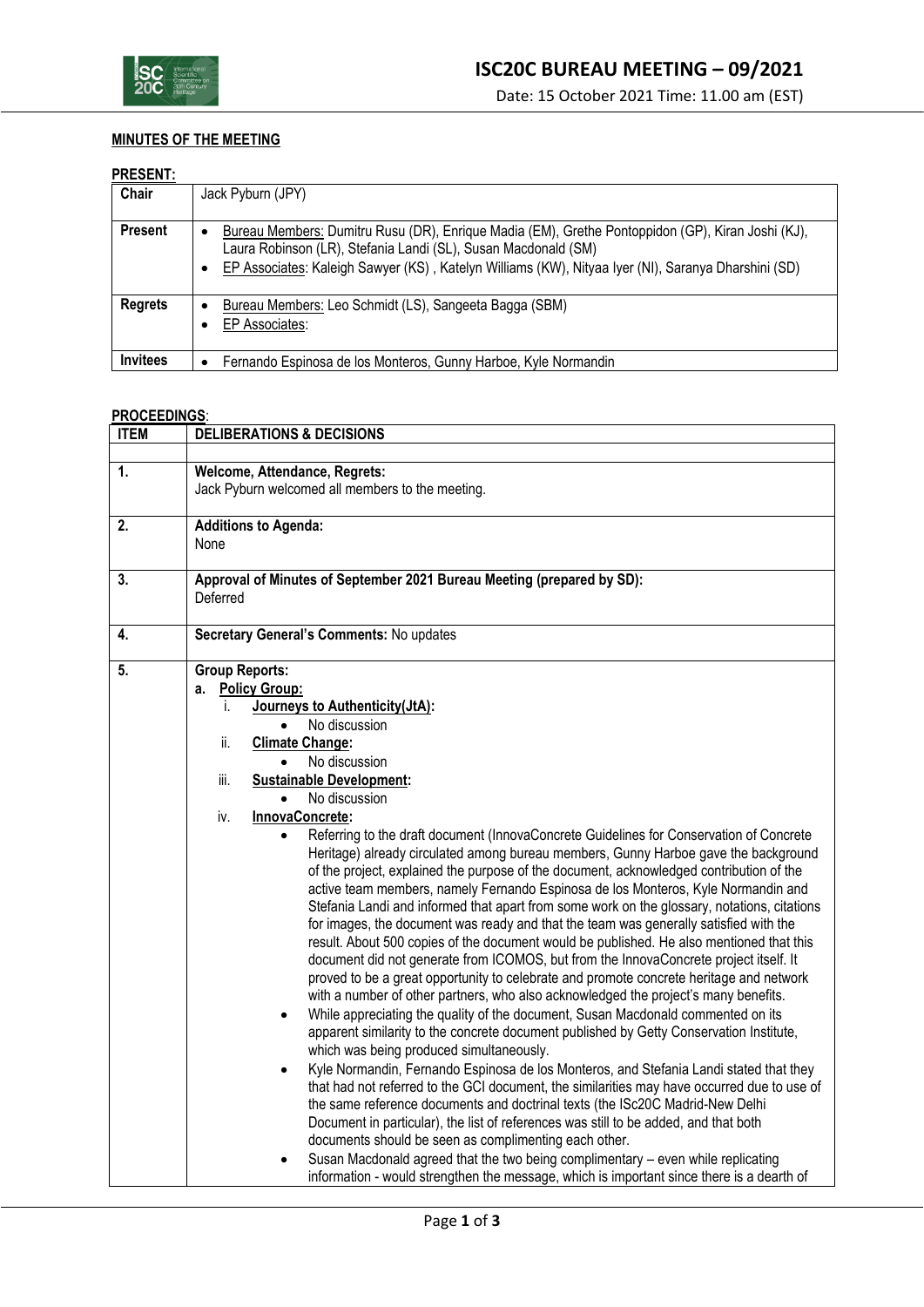

Date: 15 October 2021 Time: 11.00 am (EST)

|      | material on the subject. However, the list of references that are mentioned in the document<br>should be added along with other key similar documents such as the GCI Principals<br>document.                                                                                                                                                                                                                                                            |
|------|----------------------------------------------------------------------------------------------------------------------------------------------------------------------------------------------------------------------------------------------------------------------------------------------------------------------------------------------------------------------------------------------------------------------------------------------------------|
|      | Stefania Landi mentioned that participation in the InnovaConcrete project has been<br>٠<br>important for ICOMOS recognition, the project indeed made it possible for ICOMOS to<br>reach new public and to be very much appreciated by the Innovaconcrete partners<br>(academic and research institutions, small and medium enterpirses in the heritage sector,<br>etc.), so that one of them (BeWarrant) asked ICOMOS to join a further research project |
|      | proposal (and Icomos accepted) about 'green' solutions for stone conservation recently<br>submitted to the Horizone Europe funding programme.                                                                                                                                                                                                                                                                                                            |
| v.   | <b>Madrid-New Delhi Document Publication:</b>                                                                                                                                                                                                                                                                                                                                                                                                            |
|      | Katelyn Williams stated that the document was largely complete and that they were waiting<br>for the ISBN                                                                                                                                                                                                                                                                                                                                                |
| b.   | <b>Advocacy Group:</b>                                                                                                                                                                                                                                                                                                                                                                                                                                   |
| Ť.   | <b>Heritage Alerts:</b>                                                                                                                                                                                                                                                                                                                                                                                                                                  |
|      | Quito Hotel: No update<br>$\bullet$<br>Kala Academy: Saranya Dharshini stated that the work on revising the first proposal had<br>$\bullet$                                                                                                                                                                                                                                                                                                              |
|      | been completed by the ICOMOS India NSC20C team and that that the proposer, Charles<br>Correa Foundation would re-submit it shortly                                                                                                                                                                                                                                                                                                                       |
|      | Hotel National, Moldova: No update<br>٠                                                                                                                                                                                                                                                                                                                                                                                                                  |
|      | Morman Temples: No update<br>$\bullet$                                                                                                                                                                                                                                                                                                                                                                                                                   |
| ii.  | <b>World Heritage Advisory:</b>                                                                                                                                                                                                                                                                                                                                                                                                                          |
| iii. | No discussion<br>$\bullet$<br><b>WM Watch:</b>                                                                                                                                                                                                                                                                                                                                                                                                           |
|      | No discussion<br>$\bullet$                                                                                                                                                                                                                                                                                                                                                                                                                               |
| iv.  | Heritage Applause:                                                                                                                                                                                                                                                                                                                                                                                                                                       |
|      | No discussion<br>$\bullet$                                                                                                                                                                                                                                                                                                                                                                                                                               |
|      |                                                                                                                                                                                                                                                                                                                                                                                                                                                          |
| с.   | <b>Education Group:</b>                                                                                                                                                                                                                                                                                                                                                                                                                                  |
| İ.   | <b>EP Mentoring Program:</b><br>No discussion                                                                                                                                                                                                                                                                                                                                                                                                            |
|      | $\bullet$<br>International                                                                                                                                                                                                                                                                                                                                                                                                                               |
| ii.  | <b>Thematic Framework:</b>                                                                                                                                                                                                                                                                                                                                                                                                                               |
|      | Jack Pyburn stated that a presentation of around 15-20 minutes would be made during the<br>AGM 2021.                                                                                                                                                                                                                                                                                                                                                     |
|      | Susan Macdonald agreed to make the presentation and also informed that the Singapore<br>meeting regarding the GCI meet on SEA 20C Heritage needs further discussion and the one                                                                                                                                                                                                                                                                          |
|      | for the Arab States would be held next year in 2022.                                                                                                                                                                                                                                                                                                                                                                                                     |
|      | Stefania Landi suggested that an event be organised comparing the 20C heritages of<br>Southern and Northern Europe. Susan Macdonald agreed that this would help people to<br>understand how the HTF applies at the regional level. Laura Robinson and Grethe                                                                                                                                                                                             |
|      | Pontoppidon stated that people in Germany and Denmark would be interested in the event.                                                                                                                                                                                                                                                                                                                                                                  |
| iii. | <b>MAP 2021:</b>                                                                                                                                                                                                                                                                                                                                                                                                                                         |
|      | No updates                                                                                                                                                                                                                                                                                                                                                                                                                                               |
| iv.  | Toolkit:<br>No discussion<br>$\bullet$                                                                                                                                                                                                                                                                                                                                                                                                                   |
|      |                                                                                                                                                                                                                                                                                                                                                                                                                                                          |
| d.   | <b>Communications Group:</b>                                                                                                                                                                                                                                                                                                                                                                                                                             |
| ı.   | Membership:                                                                                                                                                                                                                                                                                                                                                                                                                                              |
|      | Report on New Members: Kiran Joshi (on behalf of Sangeeta Bagga) presented the cases of<br>Claudia Montero from Phillipines, Josefina Atira Mira from Chile and Maisssa Acheuk-Youcef                                                                                                                                                                                                                                                                    |
|      | from Algeria/ICOMOS International. All were approved.                                                                                                                                                                                                                                                                                                                                                                                                    |
| ii.  | <b>Website/Social Media:</b>                                                                                                                                                                                                                                                                                                                                                                                                                             |
|      | Jack Pyburn explained the various problems encountered with Aziza Chaouni's management of<br>the website/social media and the need to change leadership of this crucial. Initiative. Susan                                                                                                                                                                                                                                                               |